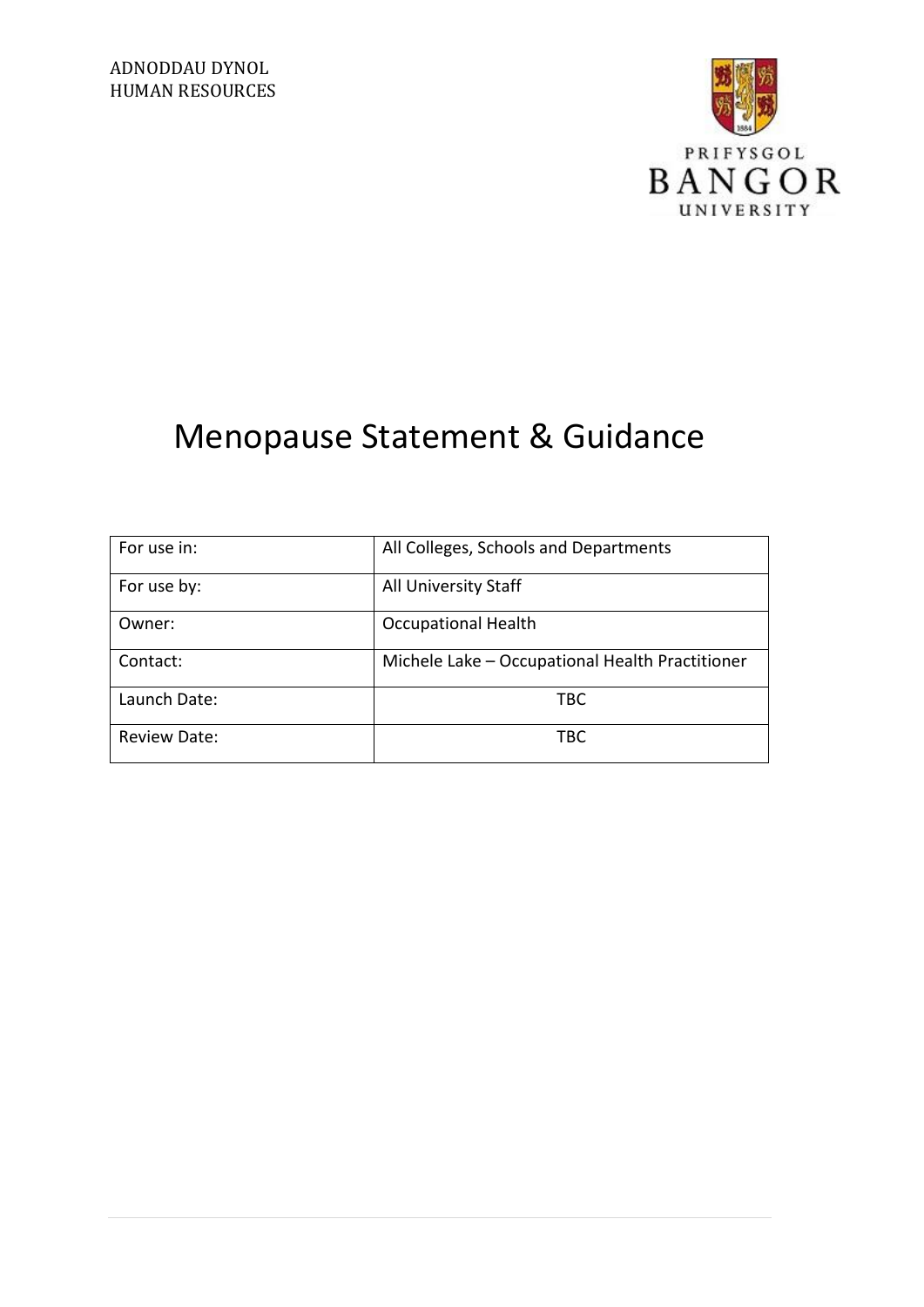### Contents: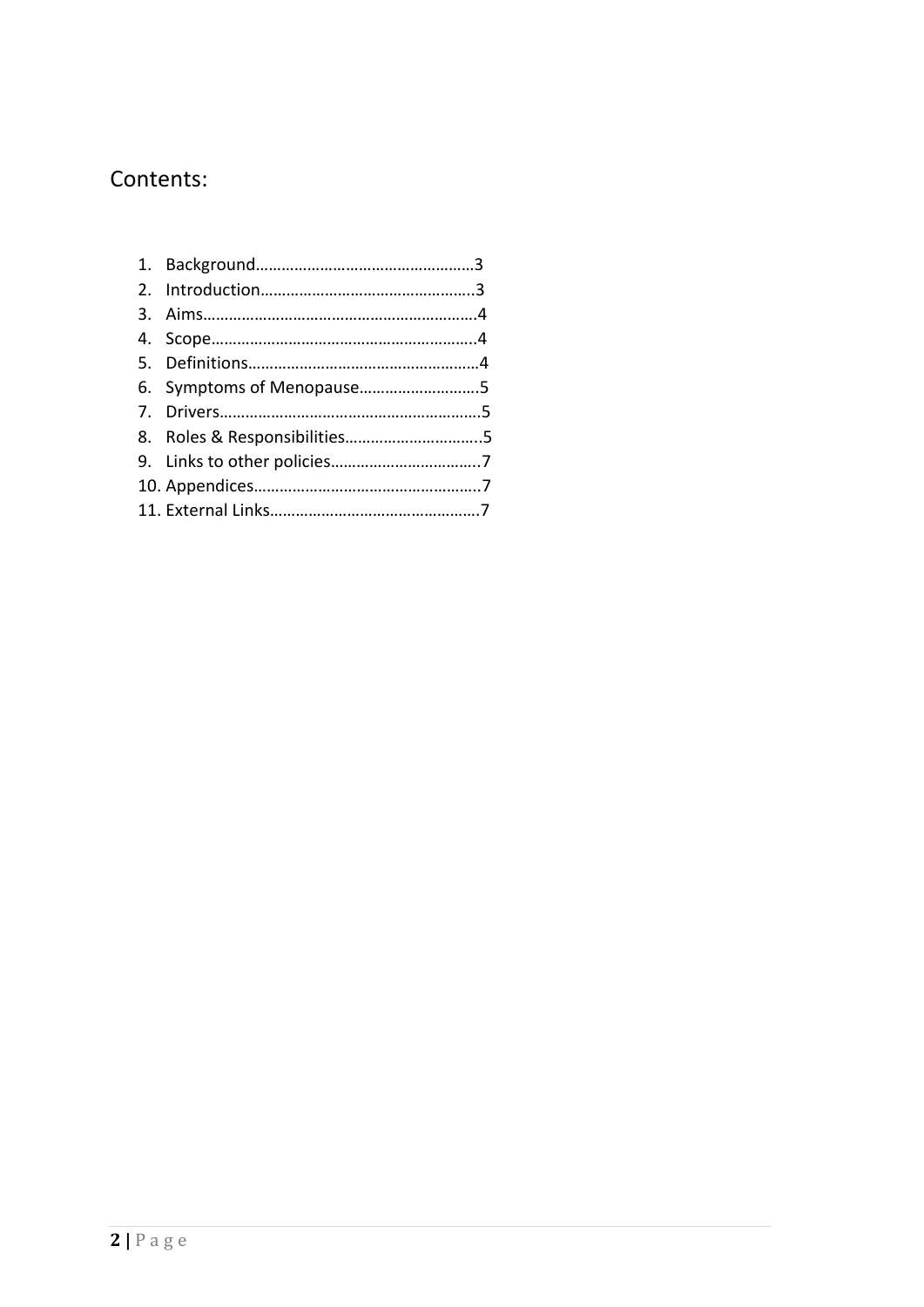### 1. Background

1.1 Menopausal women are the fastest growing workforce demographic according to the **[Government Report on Menopause](https://www.gov.uk/government/publications/menopause-transition-effects-on-womens-economic-participation)**, which is highlighted by the **[Office of National](https://www.ons.gov.uk/employmentandlabourmarket/peopleinwork/employmentandemployeetypes/bulletins/uklabourmarket/september2018)  [Statistics](https://www.ons.gov.uk/employmentandlabourmarket/peopleinwork/employmentandemployeetypes/bulletins/uklabourmarket/september2018)**. The average age for a woman to go through menopause is 51 and one in three of the workforce will soon be over 50

1.2 Three out of four women experience symptoms and one in four could experience serious symptoms. According to the **[Faculty of Occupational Medicine](http://www.fom.ac.uk/health-at-work-2/information-for-employers/dealing-with-health-problems-in-the-workplace/advice-on-the-menopause)** (FOM), nearly 8 out of 10 of menopausal women are in work.

1.3 Alarmingly, in some cases menopausal symptoms can lead to women leaving their jobs. In fact one in four consider it, according to the **[Wellbeing of Women survey in](http://www.itv.com/news/2016-11-23/quarter-of-women-going-through-menopause-considered-leaving-work/)  [2016](http://www.itv.com/news/2016-11-23/quarter-of-women-going-through-menopause-considered-leaving-work/)**. Awareness on this topic is fundamental and reducing the stigma attached to it is vital so that more people will talk openly and the menopause can begin to be normalised.

### 2. Introduction

- 2.1 Bangor University is committed to providing an inclusive and supportive environment for everyone that works here.
- 2.2 Most individuals experience symptoms during perimenopause and menopause due to changes in hormone levels. With the right support and medical treatment for their symptoms, their experience at work will improve.
- 2.3 Menopause should not be taboo or 'hidden.' We want everyone to understand what menopause and perimenopause are and to be able to talk about them openly, without embarrassment. This is not just an issue for women, it will affect trans men and some non-binary people, and all men will be affected by it indirectly.
- 2.4 The changing age of the UK's workforce means that between 75% and 80% of menopausal people are in work. Research shows that most individuals affected are unwilling to discuss menopause-related health problems with their line manager, nor ask for support or adjustments that they may need.
- 2.5 This statement sets out the guidelines for members of staff and managers on providing the right support to individuals to help them manage perimenopause and menopause symptoms at work. It is not contractual and does not form part of the terms and conditions of employment.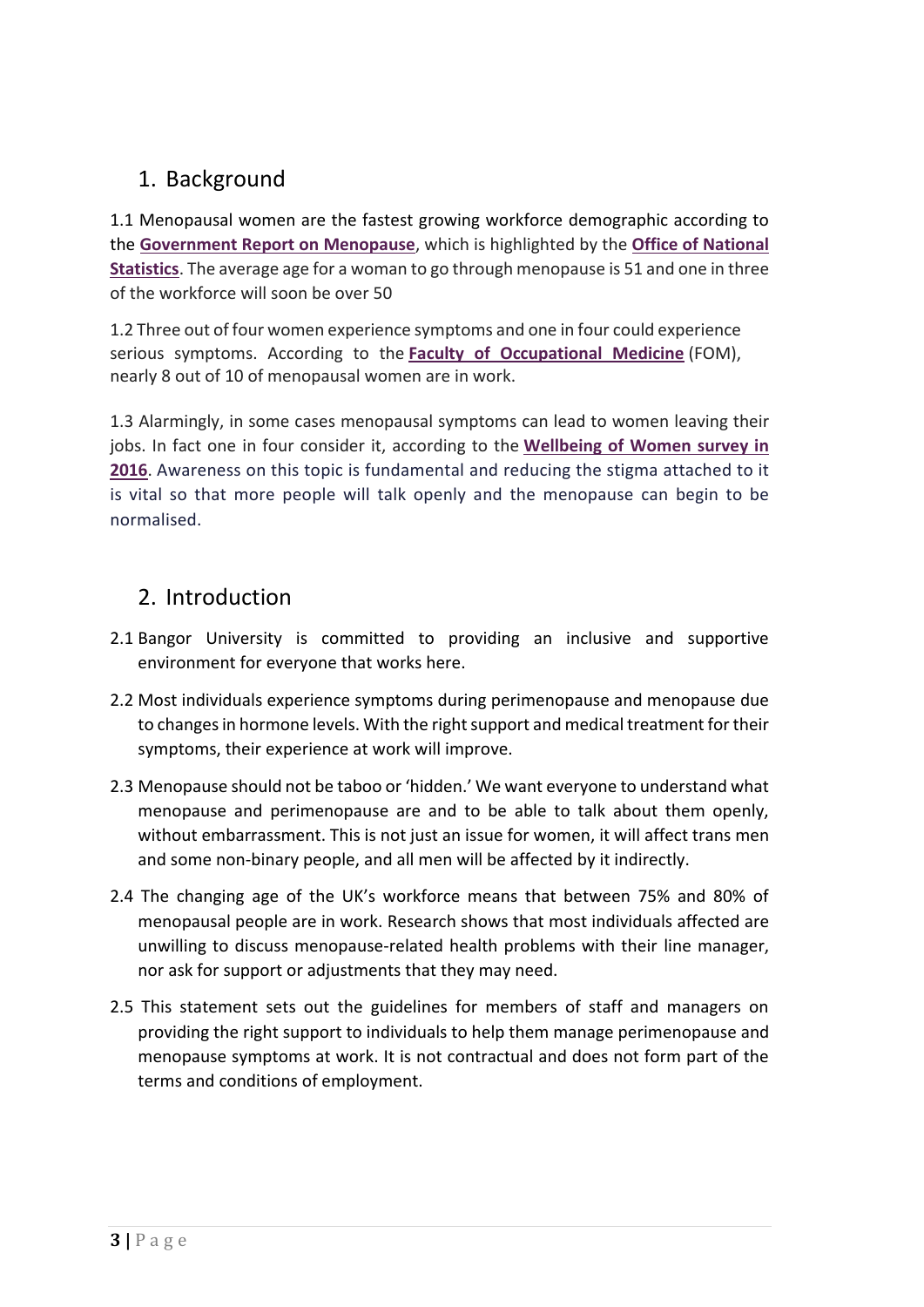### 3. Aims

The aims of this statement are to:

- 3.1 Foster an environment in which colleagues can openly and comfortably instigate conversations or engage in discussions about menopause.
- 3.2 Ensure everyone understands what menopause is, can confidently have good conversations and is clear on Bangor University's policy and practices, supported by Human Resources and Occupational Health.
- 3.3 Educate and inform managers about the potential symptoms of perimenopause and menopause, and how they can support individuals at work.
- 3.4 Ensure that those experiencing menopause symptoms feels confident to raise the issue and ask for support and any reasonable adjustments so that they can continue to be successful in their roles.
- 3.5 Reduce absenteeism due to perimenopause and menopausal symptoms.
- 3.6 Assure all staff going through perimenopause and menopause that Bangor University is a responsible employer, committed to supporting their needs during menopause.

### 4. Scope

4.1 This statement and guidance applies to all University staff at every level.

### 5. Definitions

5.1 The menopause is when someone stops having periods. It occurs when the ovaries stop producing eggs, as a result, levels of hormones called estrogen, progesterone and testosterone fall.

There are four key stages:

**Pre-menopause** – The time in life before any menopausal symptoms occur.

**Perimenopause** – When menopausal symptoms occur due to hormone changes, but periods still happen (even if irregular)

**Menopause** – When there has been no period for 12 consecutive months

**Postmenopause** – The time in life after 12 months with no periods

The average age for someone to reach menopause is 51, but hormonal changes in the perimenopause phase mean that many experience symptoms for around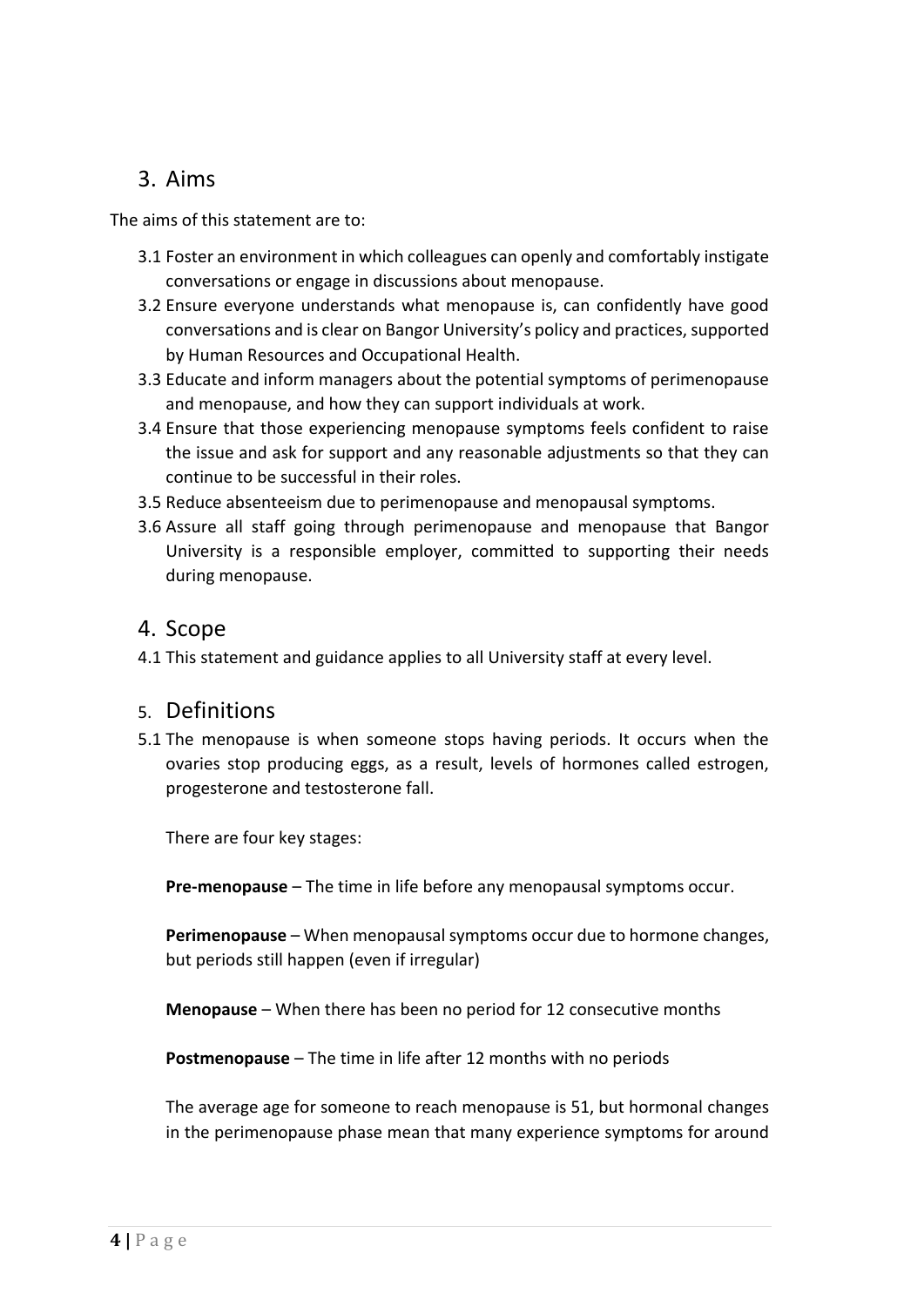10 years prior to this. One in 100 women enter the menopause under 45 years and one in 1000 women before 40 years.

### 6. Symptoms of Menopause

- 6.1 Over 80% of women, trans men and some non-binary people experience symptoms due to changes in hormone levels. 25% of these experience symptoms which could be classed as severe and have a significant impact on their daily life.
- 6.2 There are many symptoms including, but not exclusively, anxiety, brain fog, fatigue, hot flushes, trouble sleeping, poor concentration, headaches or migraine. Heavy periods, aching muscles, and joints, and loss of confidence and self-esteem can also occur.
- 6.3 It is important to remember that reduced levels of estrogen last forever. This is not a phase that people go through and 'come out the other side'. Without replacing hormones, ongoing symptoms can occur for the rest of someone's life. Lack of estrogen has a further effect on future health as it is linked with loss of bone density (leading to osteoporosis), heart disease, diabetes and dementia.

### 7. Drivers

7.1 We are committed to ensuring that the University is an inclusive and welcoming place of work, research and study, where health and wellbeing is a priority for all.

### 8. Roles & Responsibilities

- 8.1 Members of staff:
- 8.1.1 All staff are responsible for :
	- Making their own health a priority
	- Being open and honest in conversations with managers/HR and Occupational Health.
	- If a member of staff is unable to speak to their line manager or if their line manager is not supporting them, they can speak to their designated HR Officer, their Union or Occupational Health.
	- Contributing to a respectful and productive working environment.
	- Being willing to help and support their colleagues.
	- Should be accepting of all adjustments that their colleagues have agreed in confidence with their line managers to assist with their health.
- 8.2 Line Managers
- 8.2.1 All Line managers should: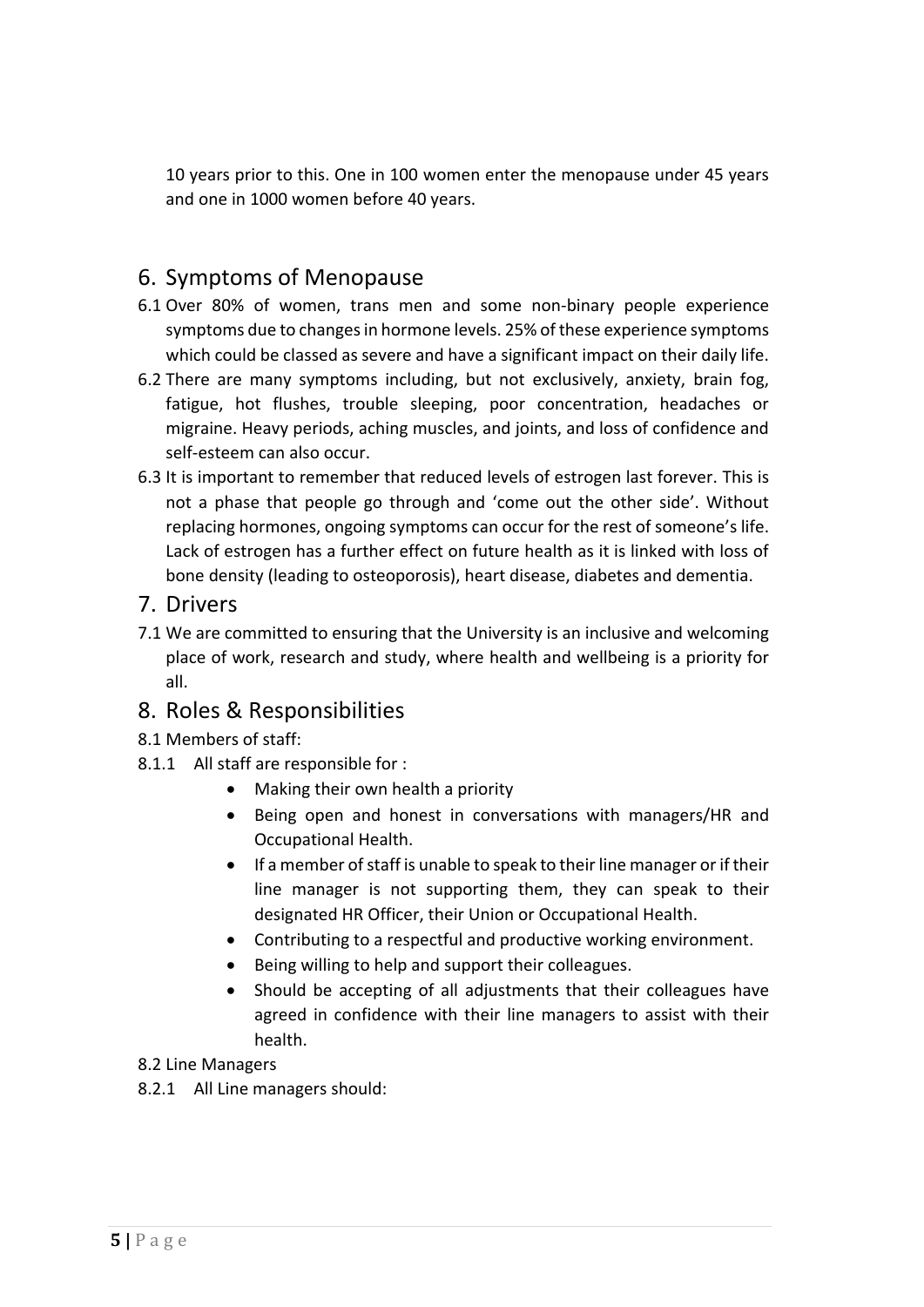- Familiarise themselves with the Menopause statement and guidance and other associated policies to ensure that the best possible support and advice is provided to staff.
- Be ready and willing to have open discussions about menopause, appreciating the personal nature of the conversations and treating the discussion sensitively and professionally.
- Follow any menopause related guidance provided by the University and HR, signposting and reviewing together with HR before agreeing with the individual how best they can be supported, or adjustments required.
- Record adjustments agreed, and actions to be implemented.
- Ensure ongoing dialogue and review dates
- Ensure that all agreed adjustments are adhered to

Where adjustments are unsuccessful, or if symptoms are proving more problematic the Line Manager may:

- Discuss a referral to Occupational Health with HR for further advice.
- Refer the member of staff to Occupational Health
- Review Occupational Health advice and implement recommendations where reasonably practical

#### 8.3 Occupational Health

- 8.3.1 The role of Occupational Health is to:
	- Carry out a holistic assessment of individuals as to whether or not menopause may be contributing to symptoms/wellbeing; providing advice and guidance in line with up-to-date research.
	- Signpost to appropriate sources of help and advice
	- Provide support and advice to HR and Line Managers in determining and agreeing reasonable adjustments, if required.
	- Monitor referrals due to menopause symptoms and provide additional signposting where required.
	- Attend training sessions
	- Summarise all cases relating to menopausal symptoms in a annual activity report.
	- Review the menopause resources on OH web pages and keep these up to date.
- 8.4 Human Resources (HR)
- 8.4.1 HR will: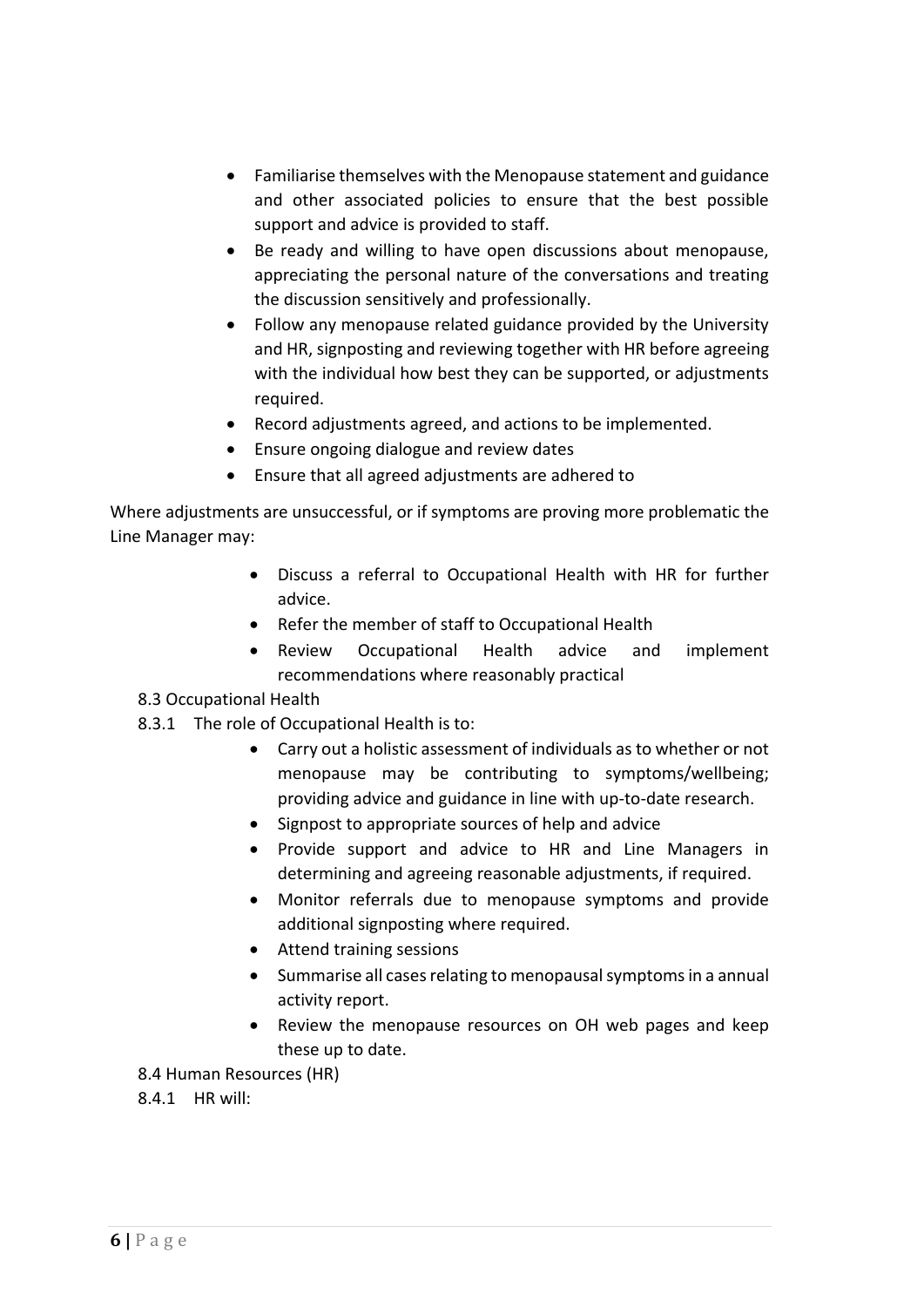- Offer guidance to managers on the interpretation of this Statement and guidance.
- Have open discussions with colleagues about menopause, offer guidance, support or adjustments in an attempt where possible to support the individual's requirements.
- Monitor and evaluate the effectiveness of this guidance in respect of related absence levels and performance.

8.5 Employee Assistance Program (Care First)

7.5.1. The Employee Assistance Team will:

• Provide access to 24/7 telephone, online and face to face counselling for all members of staff via the helpline number:

Tel: 0800174319 and Online: [www.carefirst-lifestyle.co.uk](http://www.carefirst-lifestyle.co.uk/) Username: bangor Password: employee

### 9. Links to other policies

This document is linked to:

- Sickness Absence Procedure
- Flexible working Policy
- Health and wellbeing strategy
- Stress policy

### 10. Appendices

- Appendix 1 Menopause at Work Managers Guidance
- Appendix 1a Health at Work Plan (HSS)
- Appendix 1b Confidential Colleague Discussion Template
- Appendix 2 Menopause in the Workplace Staff Guidance

### 11. External Links

National Institute for Health and Care Excellence (NICE) Guidelines. These explain how your clinician can determine what types of treatment and interventions they can offer <https://www.nice.org.uk/guidance/ng23/ifp/chapter/Menopause>

The NHS provides an overview of the menopause. You can read more at <https://www.nhs.uk/conditions/menopause/>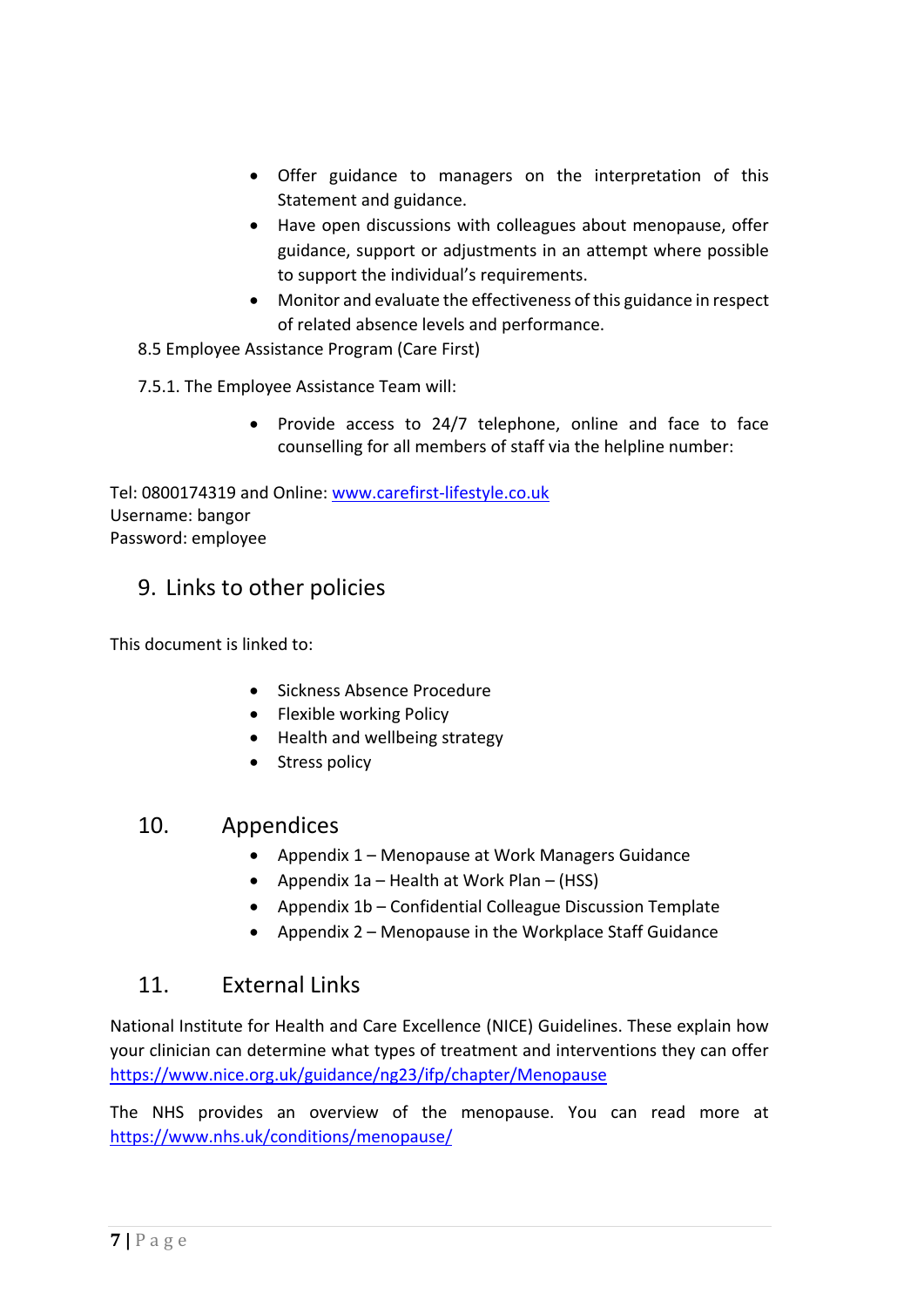Free menopause information website with a vast library of peri/menopause information, films, podcasts, stories, visit<https://www.balance-menopause.com/>

The balance app – for free perimenopause and menopause support and information. The app has a symptom tracker and personalised health reports which can be used to help individuals talk to their doctor about their symptoms. Find it in the App Store on your phone or download from here [www.balance-menopause.com/balance-app/](http://www.balance-menopause.com/balance-app/)

Watch this documentary with Davina McCall:

[https://www.channel4.com/programmes/davina-mccall-sex-myths-and-the](https://www.channel4.com/programmes/davina-mccall-sex-myths-and-the-menopause)[menopause](https://www.channel4.com/programmes/davina-mccall-sex-myths-and-the-menopause)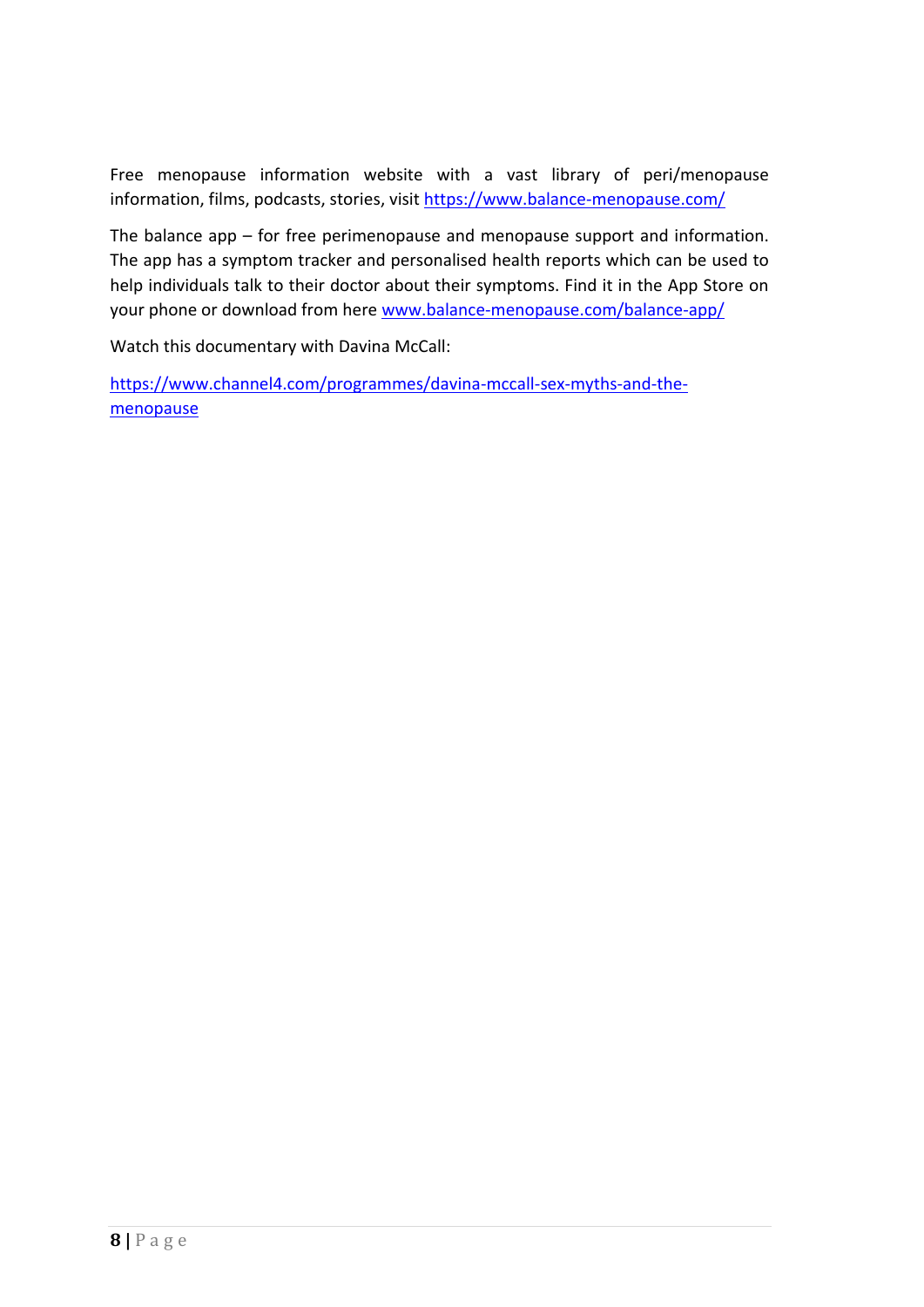### Appendix 1 - Managers Guidance for Colleague Discussions

The University is committed to offering a supportive, understanding and inclusive place of work, where staff feel comfortable discussing their menopausal symptoms. If a member of staff wishes to speak about their symptoms or just to talk about how they are feeling (they may not recognise themselves that they are symptomatic) or if they wish to speak about how menopause may be affecting them and their relationships with others experiencing menopause:

- Allow plenty of time to have the conversations
- Find a quiet space that is confidential
- Encourage them to speak openly and honestly
- Suggest ways in which they can be supported (see symptoms below) share the menopause in the workplace staff guidance (Appendix 2)
- Agree actions and how to implement them (There is a helpful template (Appendix 1a) you can use to record the meeting so that all parties agree what has been discussed and the next steps, before the meeting ends). Ensure that this record is treated as confidential and is stored securely.
- Agree if other members of the team should be informed and by whom
- Ensure that time is set aside for a follow up meeting.

#### **Symptoms Support**

Symptoms can manifest both physically and psychologically, including support for individuals should be considered detailed below:

#### **Hot Flushes**

- Request temperature control for their work area, such as a fan on their desk or moving near a window or away from a heat source (Where possible a USB connected fan desk to ensure environmentally friendly)
- Easy access to drinking water
- Adaptations to uniform e.g. by removing a jacket
- Access to rest room facilities for breaks or a quiet area if they need to manage a severe hot flush.

#### **Heavy/light periods**

- Good access to washroom facilities
- Approve requests for extra uniforms
- Ensure sanitary products are available in washrooms across the University.
- Ensure storage space available for a change of clothing.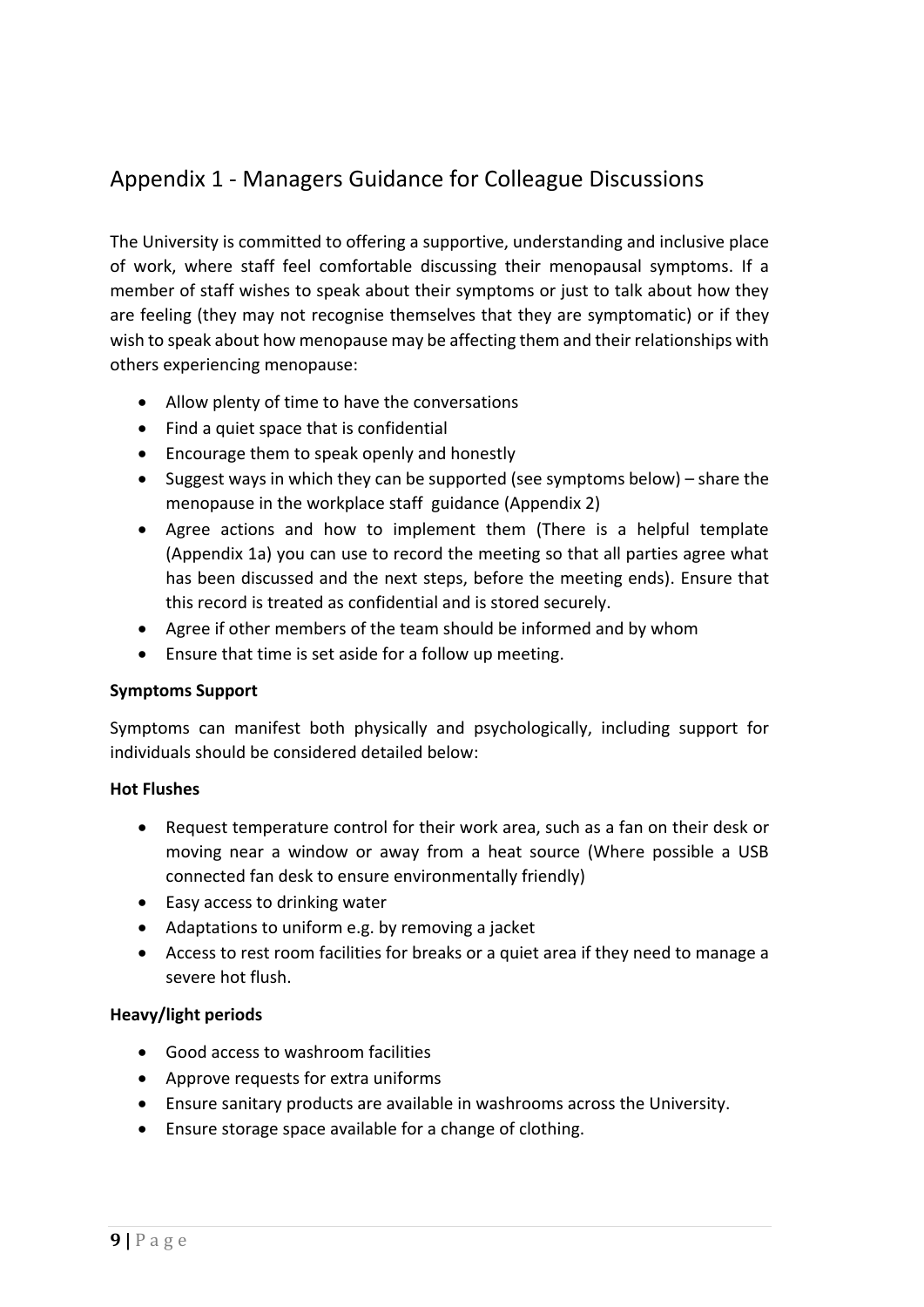#### **Headaches**

- Offer a quiet space to work
- Offer noise reducing headphones to wear in open offices
- Have time out to take medication if needed.

#### **Difficulty Sleeping**

• Explore the benefits of possible dynamic working or ask to be considered for flexible working

#### [Dynamic Working | Human Resources | Bangor University](https://www.bangor.ac.uk/humanresources/dynamicwork.php.en)

#### [flexible\\_EN.pdf \(bangor.ac.uk\)](https://www.bangor.ac.uk/humanresources/policies/family/flexible_EN.pdf#:~:text=The%20University%20supports%20the%20principle%20of%20flexible%20working,to%20the%20impact%20this%20may%20have.%202%20ELIGIBILITY)

- **Low mood**
- Agree time out from others when required without needing to ask for permission.
- Identify time out space to be able to go and 'clear their head'
- Contact Care First Employee Assistance Program helpline on: Tel: 0800174319 and Online: [www.carefirst-lifestyle.co.uk](http://www.carefirst-lifestyle.co.uk/) Username: bangor Password: employee

#### **Loss of Confidence**

- Ensure there are regular Personal Development Discussions
- Have regular protected time with their manager to discuss any issues
- Have agreed protected time to manage workload effectively

#### **Poor Concentration**

- Discuss if there are times of the day when concentration is better or worse and adjust working pattern/practice accordingly.
- Review task allocation and workload.
- Provide books for lists, action boards or other memory assisting equipment.
- Offer a quiet space to work.
- Offer noise reducing headphones to wear in open offices
- Reduce interruptions
- Have agreements in place regarding 'protected time' so that they are not disturbed.
- Have agreed protected time to manage workload effectively

#### **Anxiety**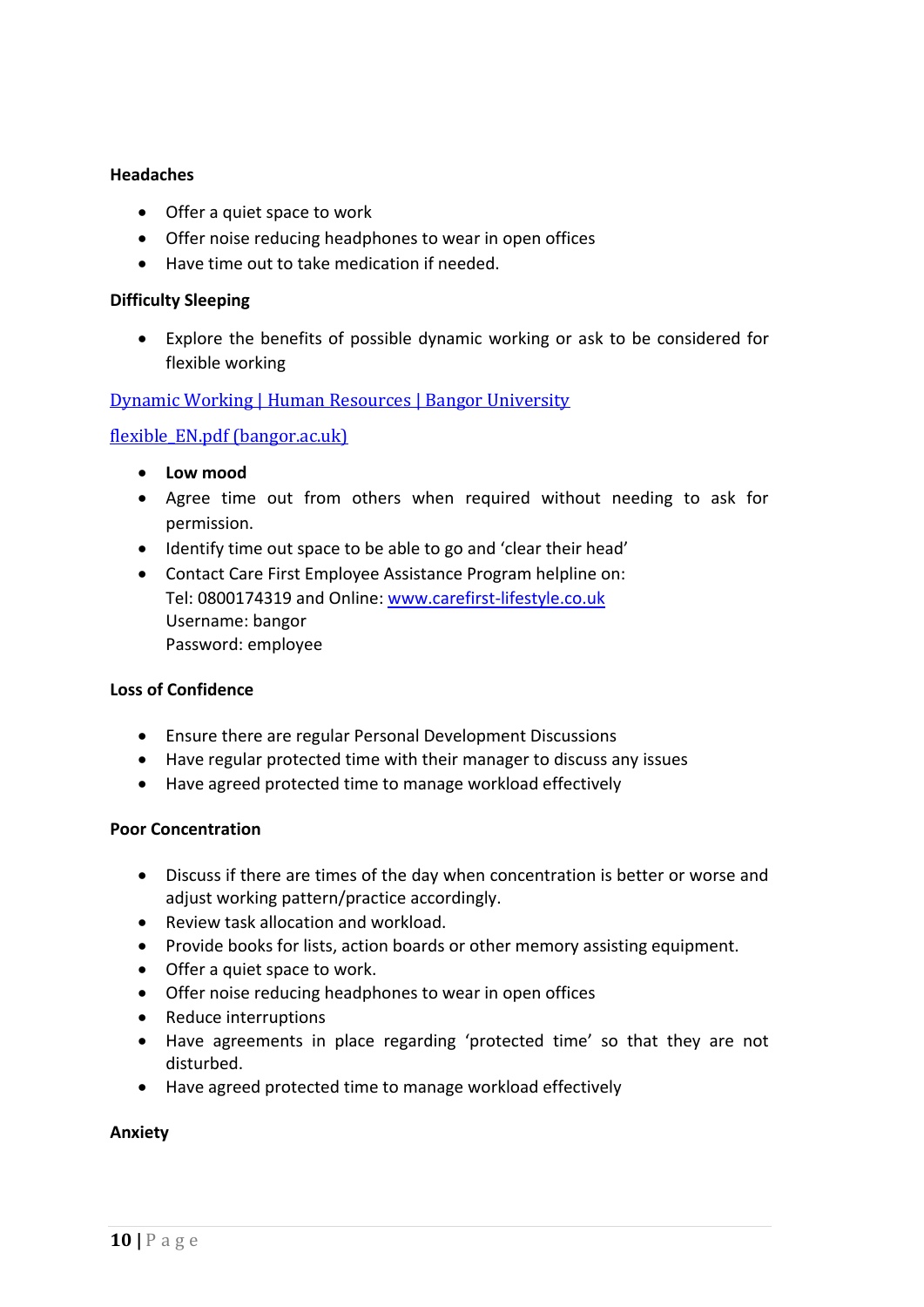- Promote counselling services provided by Care First Employee Assistance Program helpline on: Tel: 0800174319 and Online: [www.carefirst-lifestyle.co.uk](http://www.carefirst-lifestyle.co.uk/) Username: bangor Password: employee
- Be able to have time away from their work to practice relaxation techniques.
- Undertake some mindfulness activities such as breathing exercises or going for a walk.

#### **Panic Attacks**

- Agree time out from others, when required without needing to ask for permission.
- Be able to have time away from their work to practice relaxation techniques.
- Undertake some mindfulness exercises such as breathing exercises, or going for a walk.

Discuss whether the member of staff has visited their GP. Depending on the discussion this may be the next step suggested, particularly if the areas of difficulty are sleeping, panic attacks or anxiety. If they have visited their GP and are being supported by them it may be helpful at this point to make an Occupational Health referral to give specific advice regarding the workplace.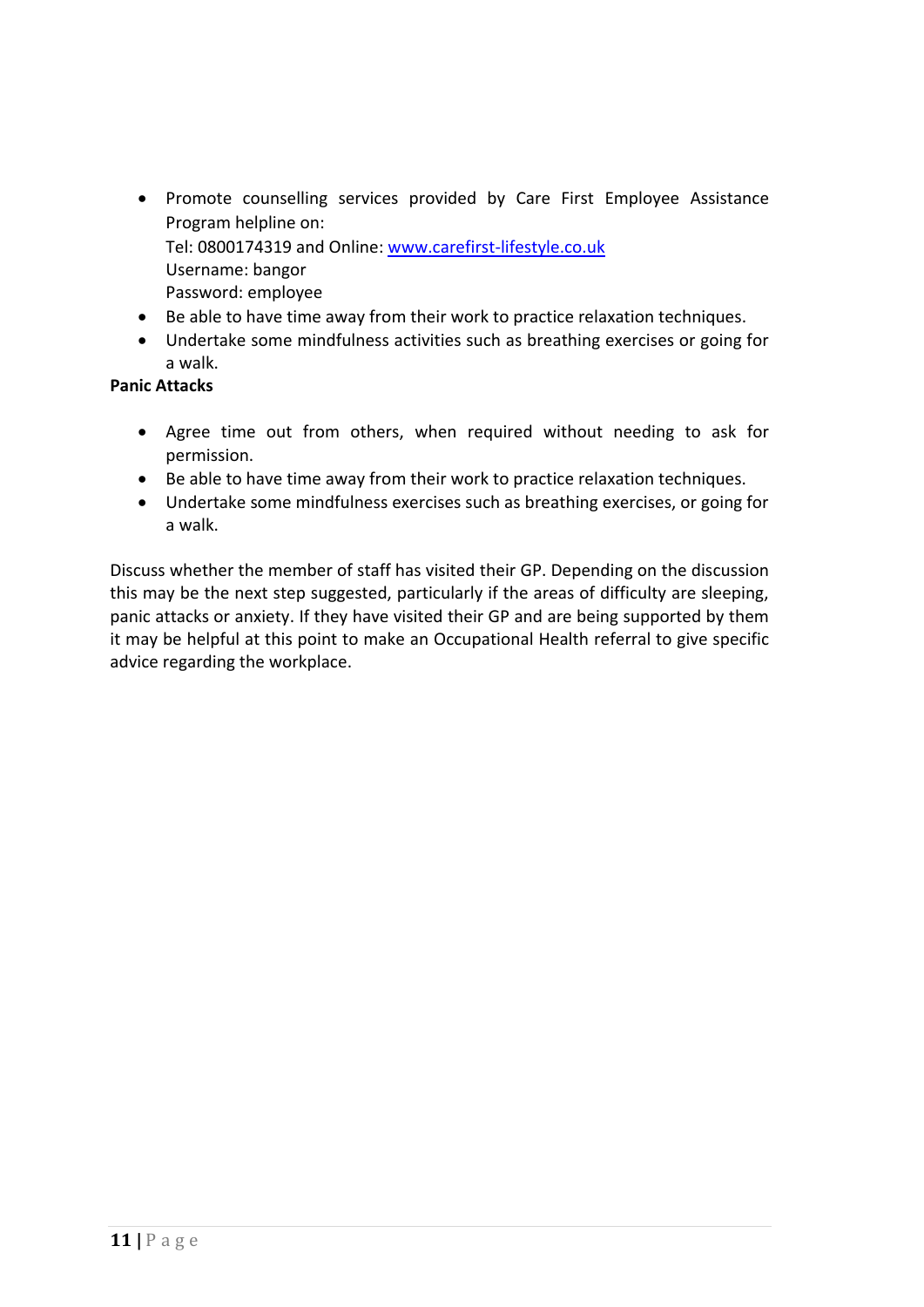Appendix 1a – Health at Work Plan – (HSS)

[Menopause Health Plan.doc \(live.com\)](https://view.officeapps.live.com/op/view.aspx?src=https%3A%2F%2Fwww.bangor.ac.uk%2Fhss%2Fwellness%2Fdocuments%2FMenopause%2520Health%2520Plan.doc&wdOrigin=BROWSELINK)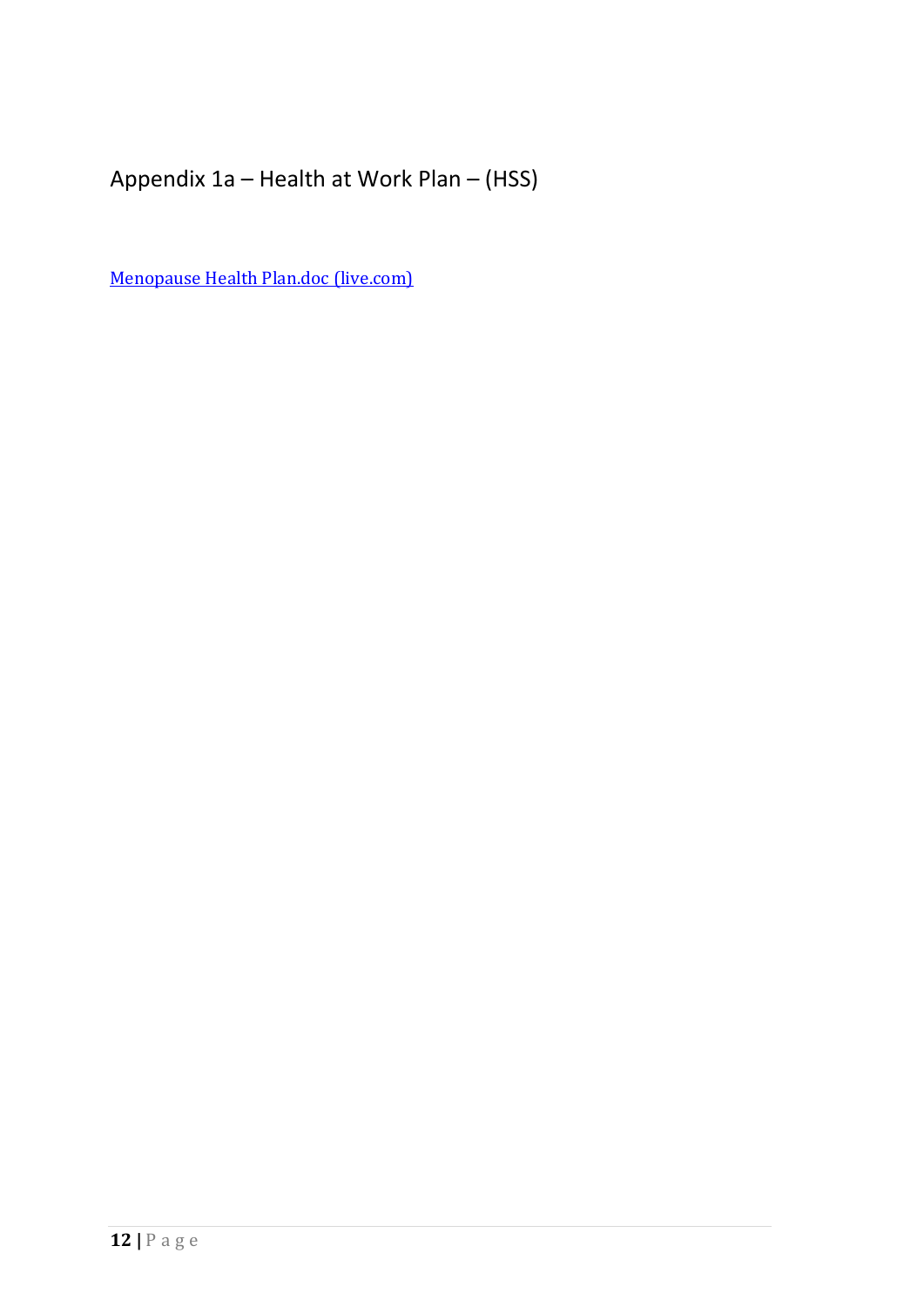# Appendix 1b

# Confidential Colleague Discussion Template

| Name:                         |  |
|-------------------------------|--|
| Job Title:                    |  |
| School/Department:            |  |
| Present at meeting (LM):      |  |
| Date of Discussion:           |  |
| <b>Summary of Discussion:</b> |  |
|                               |  |
|                               |  |
|                               |  |
| Agreed Actions/Adjustments:   |  |
|                               |  |
|                               |  |
|                               |  |
| Date of Next Review:          |  |
| Signed (Member of staff)      |  |
| Signed (LM):                  |  |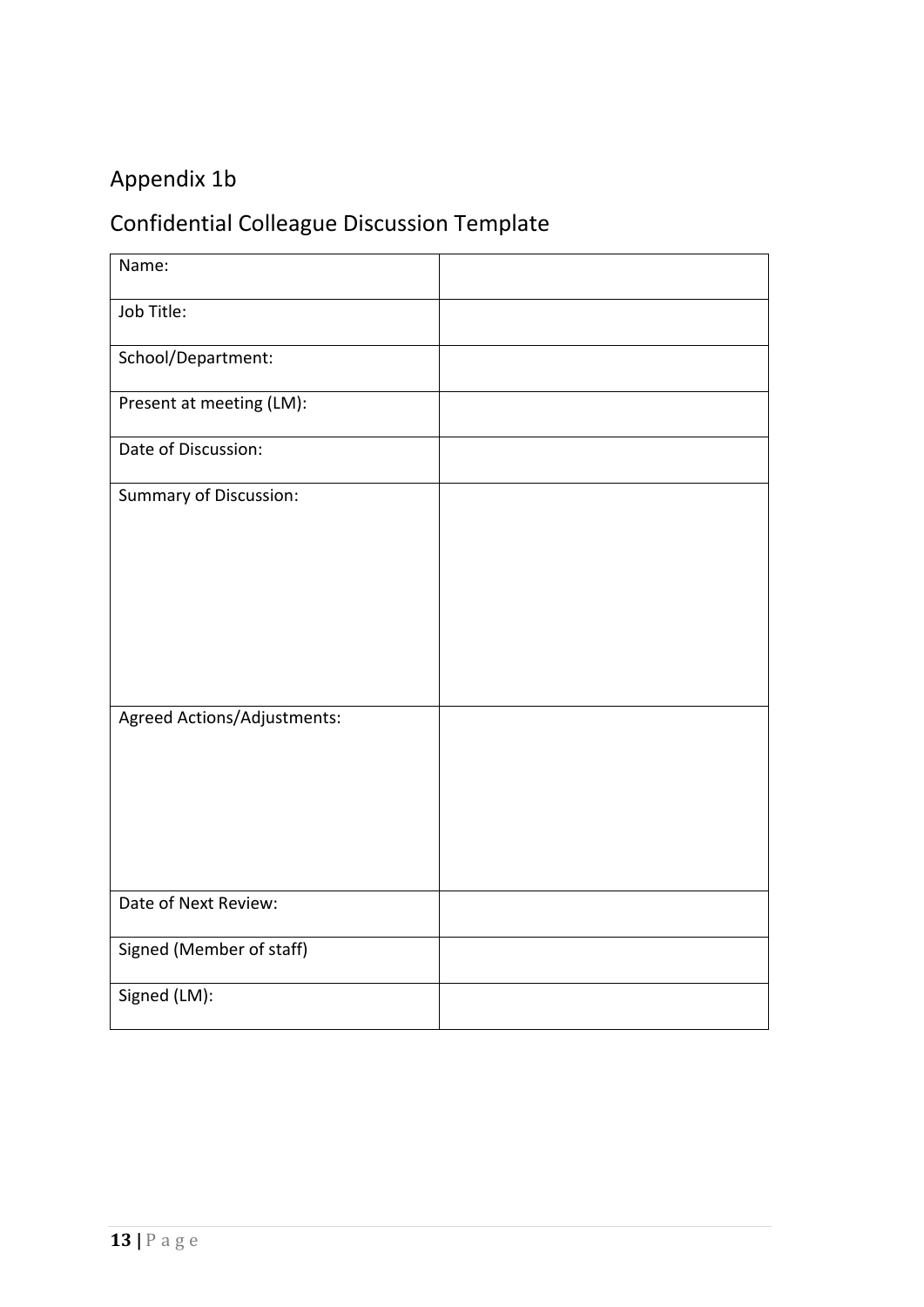### Appendix 2 – Menopause in the Workplace – Staff Guidance

### Introduction

At Bangor University we are committed to ensuring the welfare of our staff. This guidance has been created to provide support and guidance for staff who are experiencing menopausal symptoms, to help staff feel comfortable discussing the menopause at work.

As an employer it is important to ensure that the work environment does not exacerbate a person's menopause symptoms. By supporting those affected by the menopause, and its symptoms, we seek to show our staff that we are fully committed to staff wellbeing

### Why talk about the menopause?

The menopause is often not confidently spoken about in the workplace and can often be a taboo subject or avoided entirely. This guidance document has been designed to encourage staff and their line managers to feel comfortable when discussing personal and sometimes embarrassing symptoms.

### Dealing with symptoms in the workplace

We understand that symptoms can be wide ranging, both physically and psychologically and may last over a period of several years. Not everyone will experience symptoms, but many will and we are here to support you when experiencing those symptoms, if and when, they fluctuate.

### Support in the workplace

We understand that it can be a difficult and stressful time for you and talking about a sensitive and personal matter isn't always easy, but it is important that you seek advice and support. As an employer we are committed to ensuring that you are able to work and feel comfortable to do so, to the best of your ability, during this time. Please be assured that if this is something you are experiencing, it will be taken seriously and treated confidentially.

If you are experiencing symptoms of the menopause which are affecting your comfort and or performance at work, please speak to your manager to discuss adjustments that can be put in place to support you.

If you feel comfortable talking to your line manager, we recommend that this should be your first option. Alternatively, if you feel more comfortable you could discuss with a member of HR, a colleague or Occupational Health.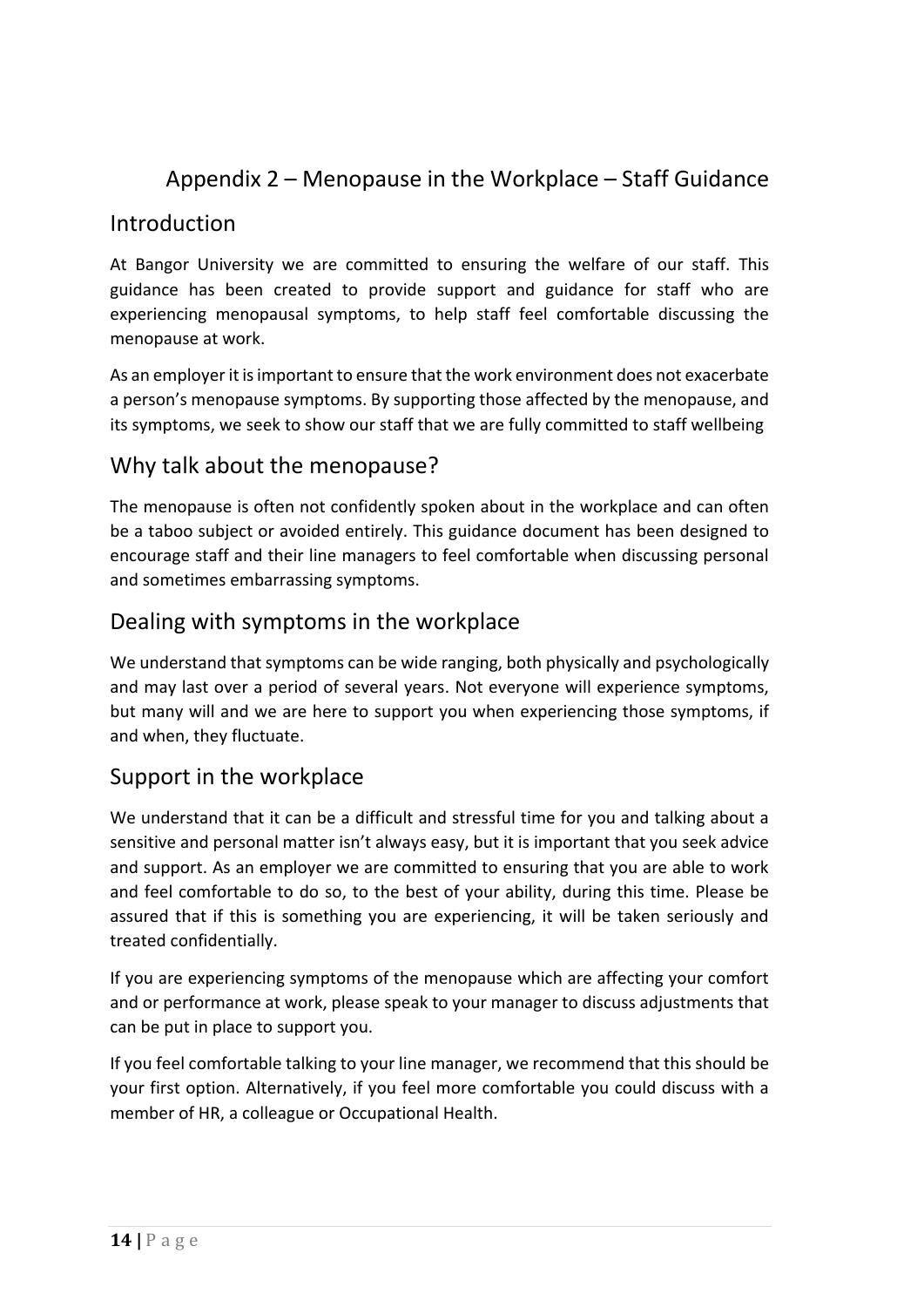### Discussing symptoms with your Manager

When approaching your manager to begin a conversation with them, be clear from the start what you intend to talk about. This is so that your manager has time to prepare themselves and read through the guidance that is available to them.

- Make sure that you are as honest as you can be about your symptoms and how they are impacting you and your work.

- Think about how your manager can support you best; emotionally and practically.

- Consider any reasonable adjustments that could be made and discuss these with your manager

- If you are receiving medical support, let your manager know so that they are aware that you might need to attend appointments.

### Examples of possible adjustments to discuss with your manager

- Adjusting start and finish times, or to take increased breaks – this might help you if you are experiencing fatigue or sleep deprivations

- Additional rest time – for example if there was a long meeting

- Flexibility to attend medical appointments as needed

- Facilitating a comfortable working environment – access to cold drinking water, airconditioned areas/portable fans, moving a desk nearer a window or away from a radiator – This is particularly helpful with hot flushes or day time sweats.

- Identifying changing/washing facilities – this could be helpful if you are experiencing heavy or irregular periods.

-Use of quiet spaces – this could be helpful if you are suffering headaches and fatigue.

- Consider your mental health, how often do you want to have one to one catch ups? You might find this helpful if you are suffering from a loss of confidence, poor concentration or anxiety.

### Talking to your General Practitioner

If you are suffering menopausal symptoms and they're getting in the way of enjoying life, it's time to talk to your doctor. We all know it can be difficult to even get an appointment, and then often it's only ten minutes and over the phone. Talking about symptoms can be hard, let alone if you feel rushed or unprepared. Below are some helpful, straightforward tips to help you get the best from your appointment.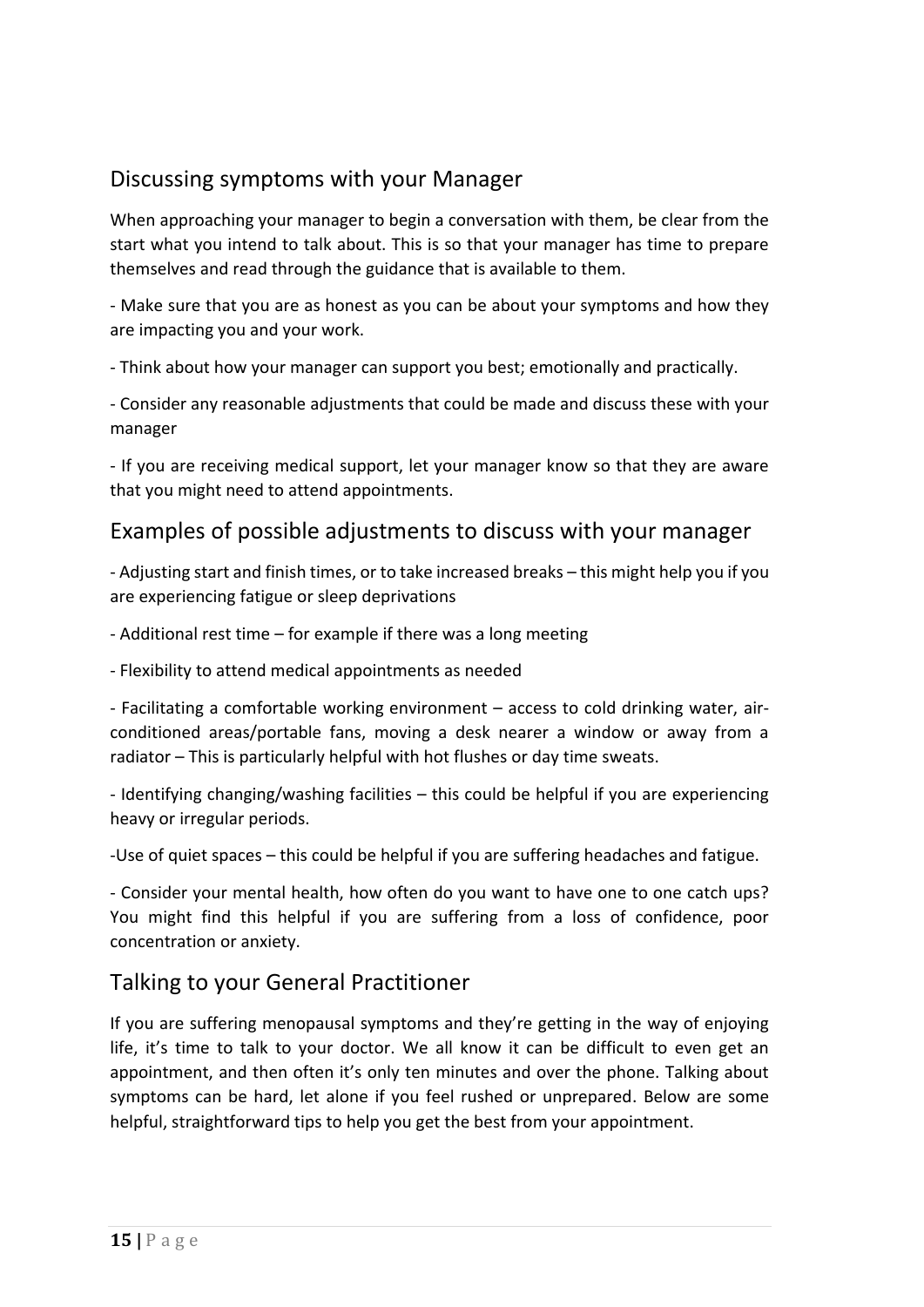**Don't wait –** It's common for people to feel that they must simply 'put up' with menopausal symptoms as a part of life, but if they are affecting you then there are things you can do and support available. There's no need to wait until symptoms feel unbearable.

#### Menopause - Symptoms - [NHS \(www.nhs.uk\)](https://www.nhs.uk/conditions/menopause/symptoms/)

**Read the NICE guidelines –** This stands for National Institute of Health and Care Excellence and these guidelines are what your GP will use to determine the time of conversations to have with you and treatments to offer. There are guidelines for patients that are really useful to read before you see your GP so you know what to expect:

#### [Overview | Menopause: diagnosis and management | Guidance | NICE](https://www.nice.org.uk/guidance/NG23)

**Prepare for your Appointment –** It's easier for your GP to understand what's going on if you provide them with all the information. Blood tests to say where you are on the menopause transition aren't always available or accurate – your hormones can fluctuate daily during this time. So your GP will be thinking about what to recommend for you based on your symptoms.

**Keep a symptom diary –** record dates of your menstrual cycle, hot flushes, how you're feeling and any changes you've noticed. Take the diary to your appointment. Your GP will be thankful of this and it will help you both to find the right solution faster. If you have any preferences make sure you tell them too. E.g. If you'd like to try hormone replacement therapy (HRT) or not.

**Ask the receptionist which GP is best to speak to – They are often the font of all** knowledge at a surgery and can help you find the best person to speak to – it might not be your usual GP, it could be someone who has had special training in the subject.

**Ask for a longer appointment –** If you don't think your standard appointment will be long enough then see if you can book a double appointment.

**Ask for a second opinion –** If you don't feel you've received the help you need, ask to speak to someone else. Don't be put off, you know how you're feeling and how it's affecting you.

**Ask if there's a menopaus clinic in your area -** There are sometimes regional clinics specifically devoted to menopause. If there is one available it may be helpful to ask for a referral.

**Take your partner or friend with you –** Your partner or friend will know how the symptoms are affecting you, they could support you at the appointment and also find out how they can continue supporting you